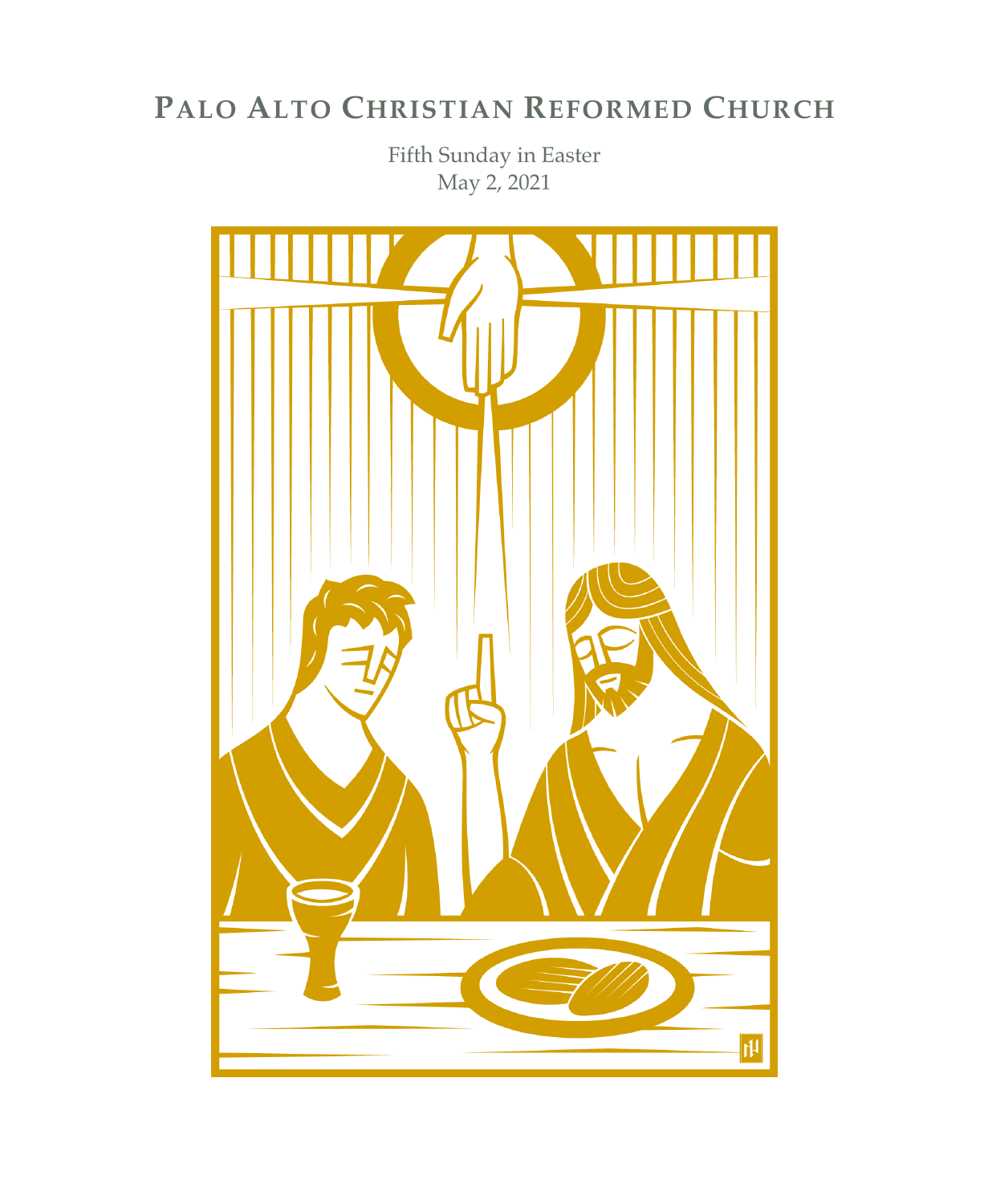## **Gathering: God's People Together**

#### PRELUDE

WELCOME & ANNOUNCEMENTS

*Bless the LORD, O my soul!*  **O LORD my God, you are very great!** *You are clothed with splendor and majesty,* **covering yourself with light as with a garment, stretching out the heavens like a tent.** *You make springs gush forth in the valleys;* **they flow between the hills;** *they give drink to every beast of the field;* **the wild donkeys quench their thirst.** *From your lofty abode you water the mountains;* **the earth is satisfied with the fruit of your work.** *You cause the grass to grow for the livestock* **and plants for man to cultivate,** *that he may bring forth food from the earth* **and wine to gladden the heart of man,** *oil to make his face shine* **and bread to strengthen man's heart.** *I will sing to the LORD as long as I live;* **I will sing praise to my God while I have being.** *May my meditation be pleasing to him,* **for I rejoice in the LORD.**

#### OPENING PRAYER

*Lord in heaven, we rejoice in you this morning. For the food you have provided us to strengthen our bodies,* **we thank you.** *For the water you have provided us to quench our thirst,*



CALL TO WORSHIP Psalm 104:1-2, 10-11, 13-15, 33-34; ESV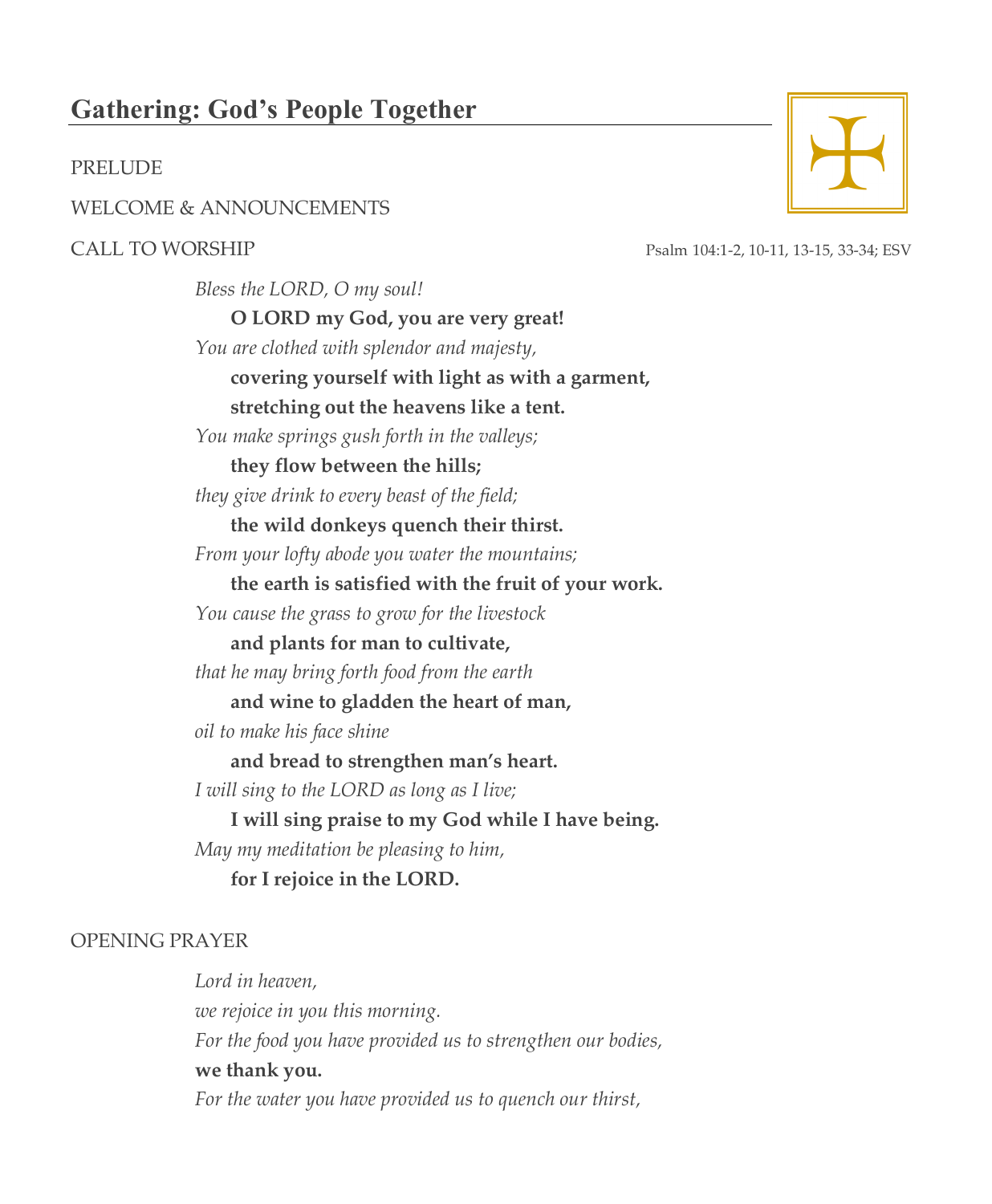**we thank you.** *For the body of Christ, broken for us on the cross,* **we adore you.** *For the precious blood of Christ poured out to grant us life,* **we praise you.** *Risen and living Lord, may you now quiet the noisy cares of our hearts and heal the brokenness we bear, that we may receive your everlasting spiritual nourishment, as we lift our voices in praise. In Christ's name we pray,* **Amen.**

O give the Lord wholehearted praise. To him thanksgiving I will bring; with all his people I will raise my voice and of his glory sing.

His saints delight to search and trace his mighty works and wondrous ways. Majestic glory, boundless grace, and righteousness his work displays.

God's wondrous deeds of faithfulness his people ever keep in mind, His works of love and graciousness reveal that God the Lord is kind.

God's promise shall forever stand; he cares for those who trust his word. Upon his saints his mighty hand the wealth of nations has conferred.

HYMN (#502; v. 1-5 ) *O Give the LORD Wholehearted Praise*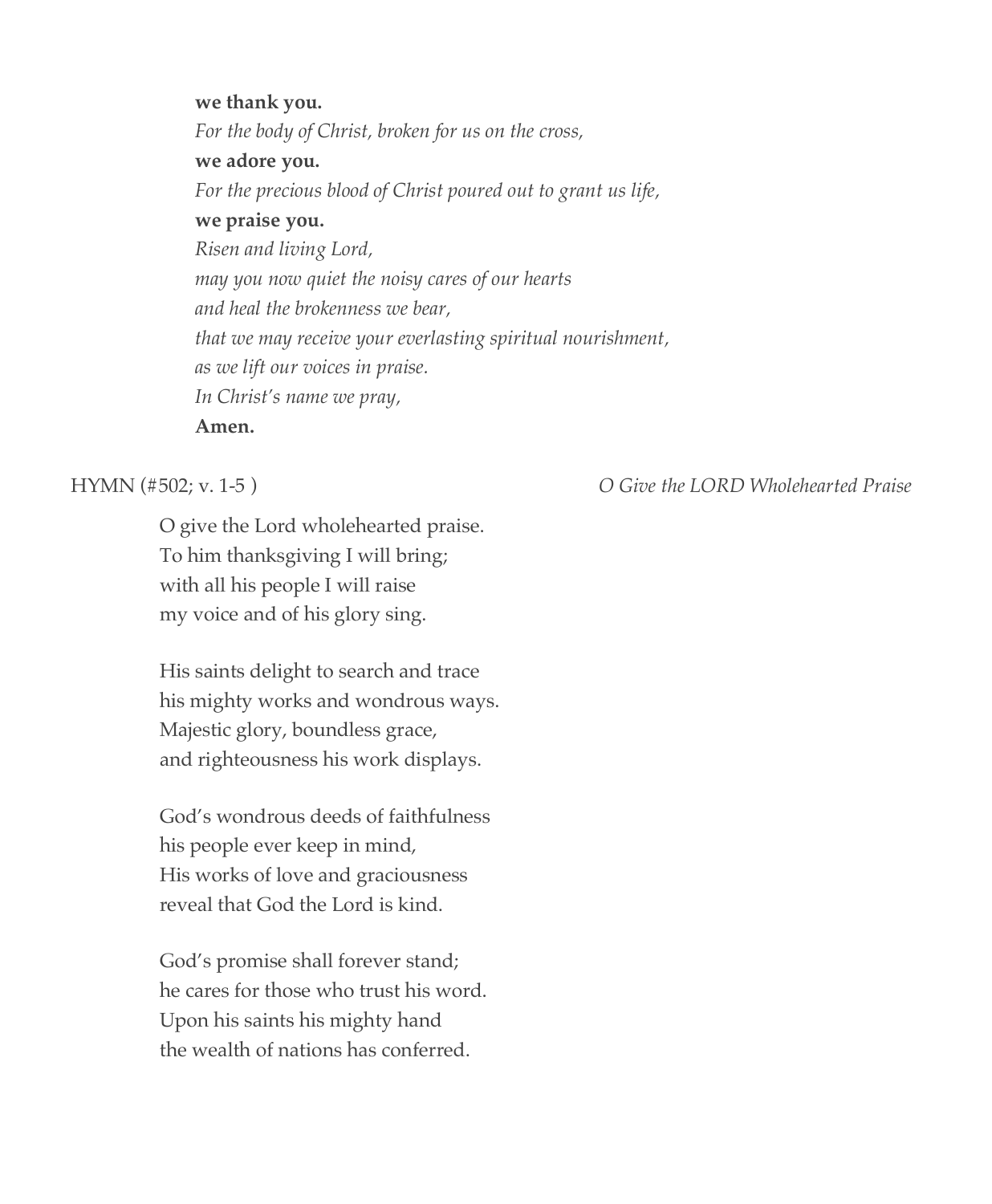His works are true and just indeed; his precepts are forever sure. In truth and righteousness decreed, they shall forevermore endure.

## **Word: God Speaks, We Respond**

### OFFERING ANNOUNCEMENT Landon Sterk

#### CONGREGATIONAL PRAYER

Lord speak to me that I may speak in living echoes of your tone. As you have sought, so let me seek your erring children, lost and lone.

O lead me, Lord, that I may lead the wandering and the wavering feet. O feed me, Lord, that I may feed your hungry ones with manna sweet.

O teach me, Lord, that I may teach the precious truths which you impart. And wing my words that they may reach the hidden depths of many a heart.

O fill me with your fullness, Lord**,** until my very heart o'erflows in kindling thought and glowing word, your love to tell, your praise to show.

O use me, Lord, use even me, just as you will, and when, and where until your blessed face I see, your rest, your joy, your glory share.



HYMN (754) *Lord, Speak to Me that I May Speak*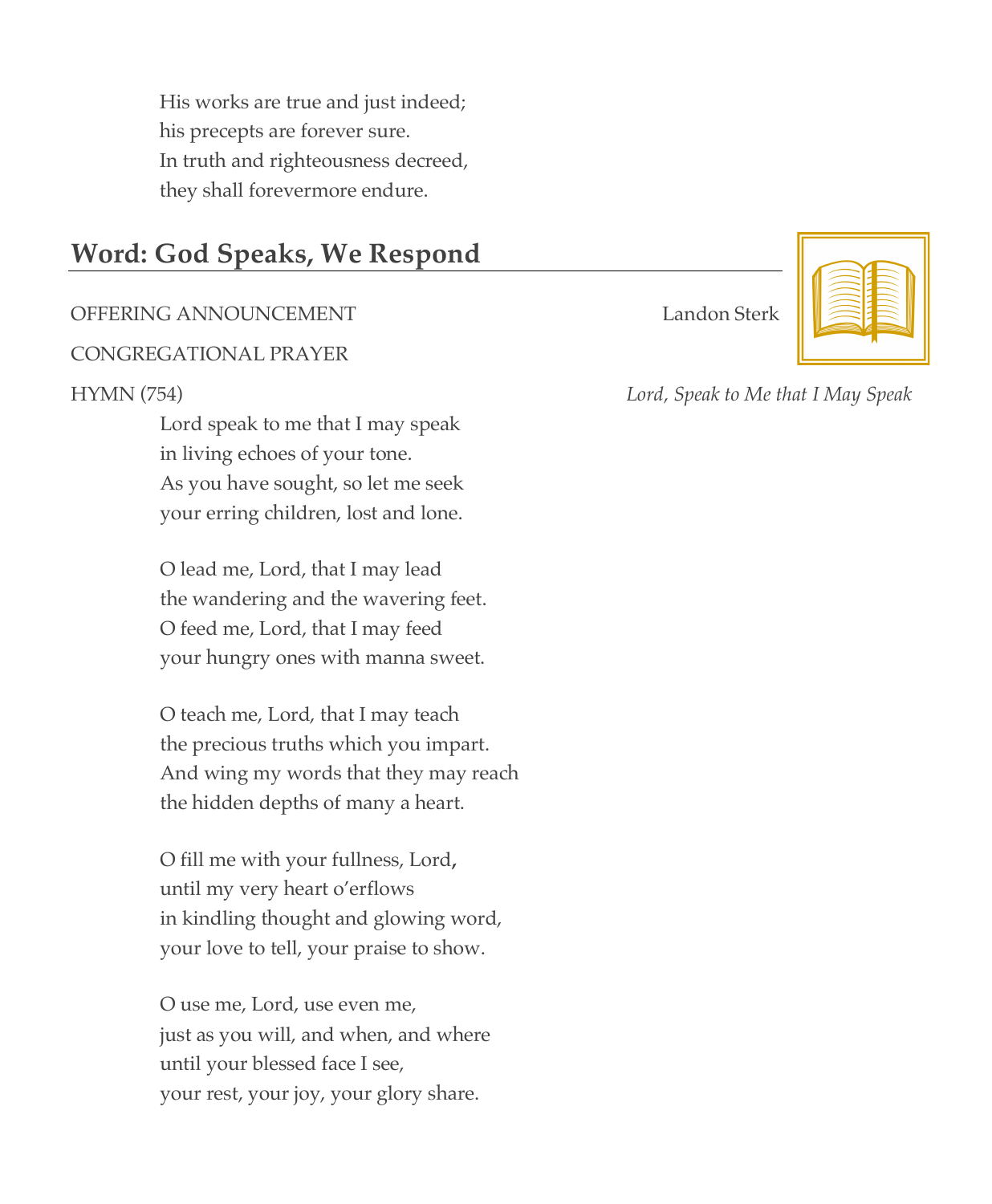### PRAYER OF ILLUMINATION

*Loving God, You provide for our every need. You feed our bodies and our souls, yet we hunger to know and love you more and more.* **Give us this day our daily bread.** *Heavenly Father, may you nourish us with your Word today. Through Jesus Christ and in the power of the Holy Spirit we pray,* **Amen.**

## SERMON **Blessed are Those Who Hunger and Thirst for Righteousness**

Matthew 5:1-6

HYMN (#746) *Holy Spirit, Living Breath of God*

Holy Spirit, living breath of God, breathe new life into my willing soul. Bring the presence of the risen Lord to renew my heart and make me whole. Cause your Word to come alive in me; give me faith for what I cannot see; give me passion for your purity; Holy Spirit, breathe new life in me.

Holy Spirit, come abide within, may your joy be seen in all I do. Love enough to cover every sin, in each thought and deed and attitude. Kindness to the greatest and the least, gentleness that sows the path of peace. Turn my striving into works of grace; Breath of God, show Christ in all I do.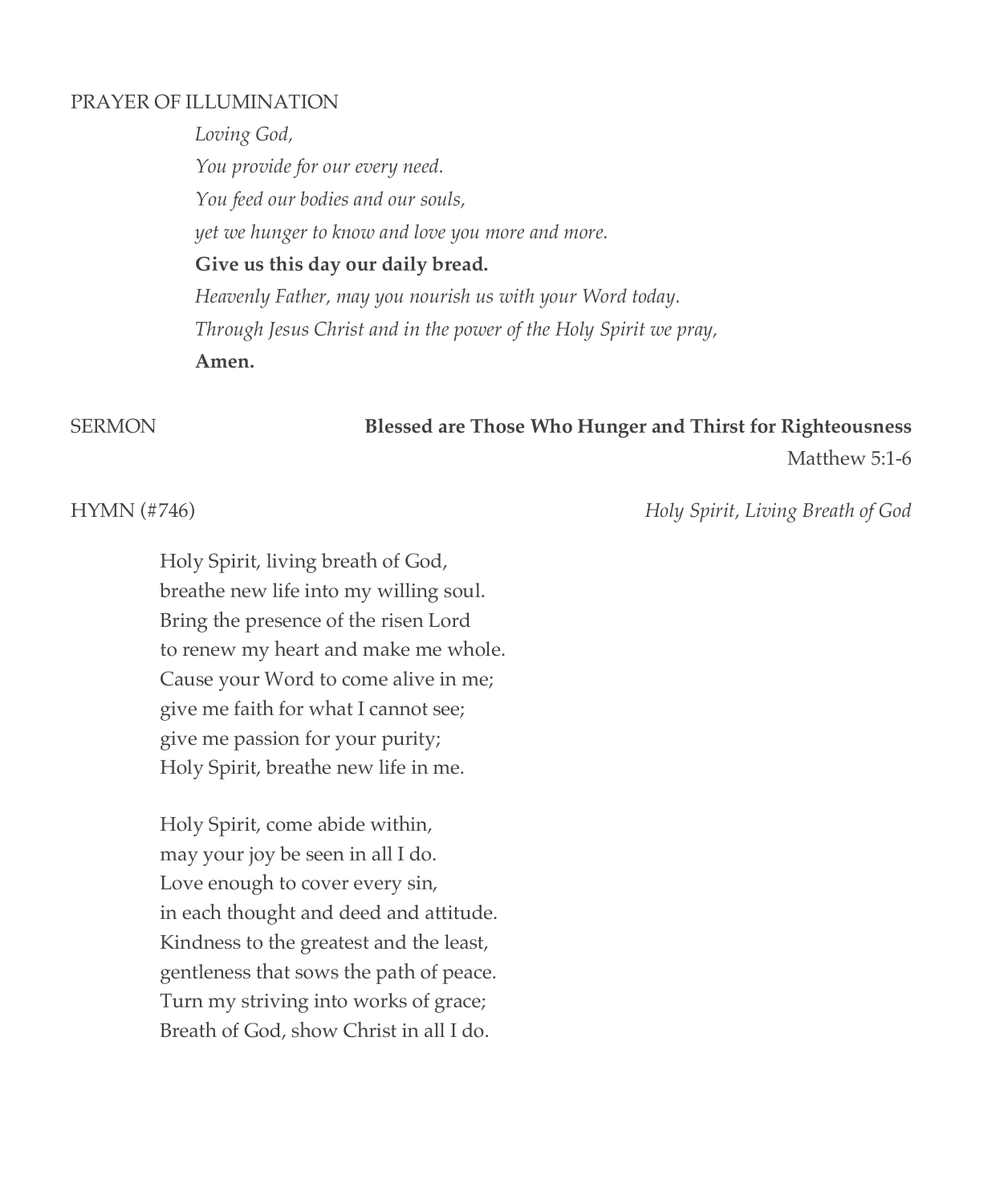Holy Spirit, from creation's birth, giving life to all that God has made, show your power once again on earth, cause your church to hunger for your ways. Let the fragrance of our prayers arise; lead us on the road of sacrifice, that in unity the face of Christ may be clear for all the world to see.

## **Table: We Share the Lord's Supper**

### THANKSGIVING

*Lift up your hearts.* **We lift them up to the Lord.** *Let us give thanks to the Lord our God.* **It is right for us to give thanks. It is our joy and our peace at all times and in all places to give thanks to you, holy Father, almighty, everlasting God, through Christ our Lord.**

All who are thirsty, come to the Lord; all who are hungry, feed on his Word. Buy without paying, food without price, eat with thanksgiving God's sacrifice.

Why spend your money on what's not bread? Why toil in labor and not be fed? God will provide you richest of food. Come to the waters, drink what is good.

Call on God's mercy while he is near; turn from your evil, come without fear;



HYMN (807) *All Who Are Thirsty*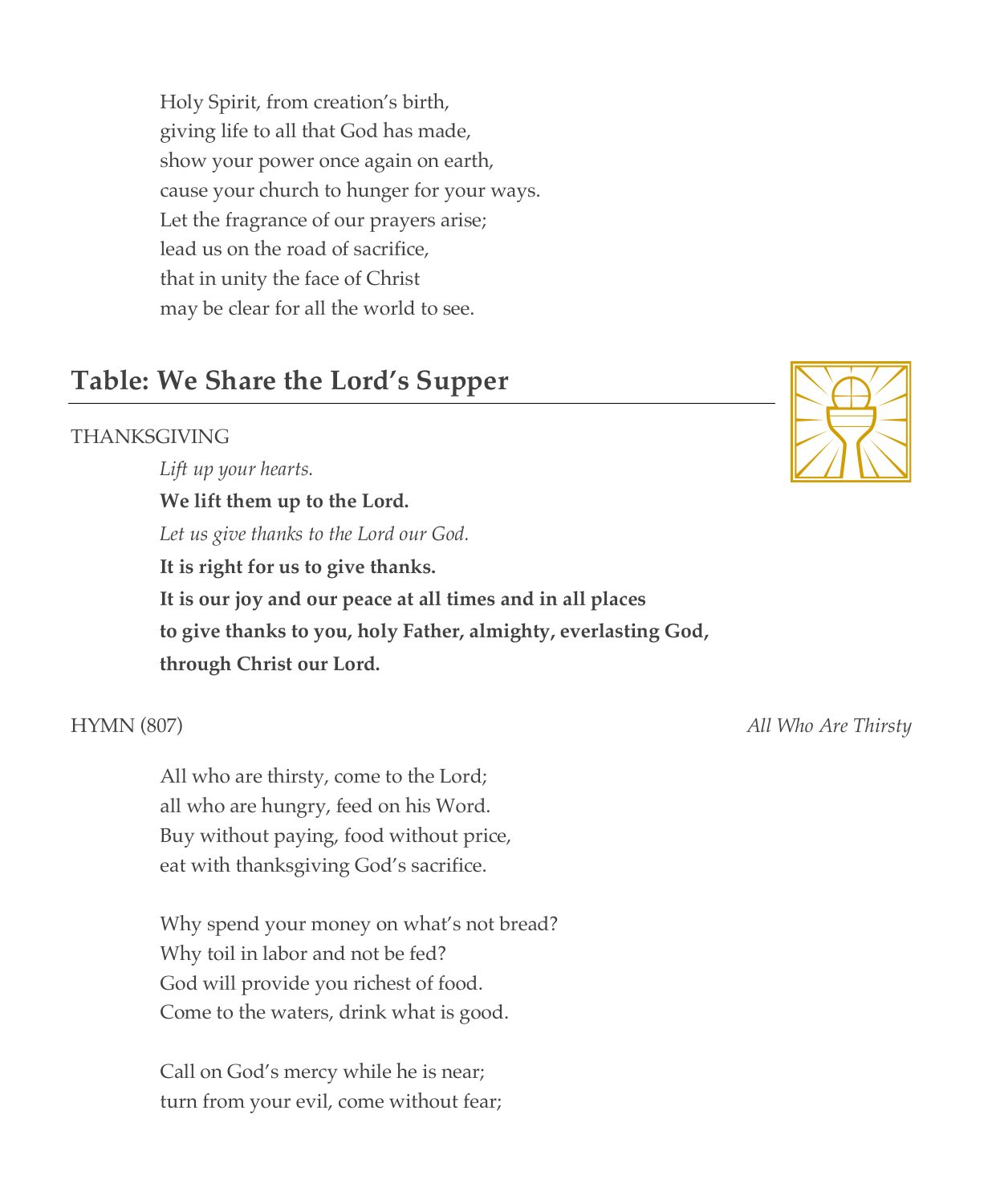ask him for pardon, grace will abound! This is the moment God can be found.

Where once were briers, flowers will grow. Where lives were barren, rivers will flow. Praise to our Savior, grace and renown. Ours is the blessing, his be the crown!

#### INSTITUTION

*Let us give thanks to God the Father that our Savior, Jesus Christ, before he suffered, gave us this memorial of his sacrifice, until his coming again. For the Lord Jesus on the night when he was betrayed took bread, and when he had given thanks, he broke it, and said, "This is my body which is for you. Do this in remembrance of me." In the same way also the cup, after supper, saying, "This cup is the new covenant in my blood. Do this, as often as you drink it, in remembrance of me." For as often as you eat this bread and drink the cup, you proclaim the Lord's death until he comes.*

**We shall do as our Lord commands. We proclaim that our Lord Jesus was sent by the Father into the world, and that he took upon himself our flesh and blood, and bore the wrath of God against our sin. We confess that he was condemned to die that we might be pardoned, and suffered death that we might live. We proclaim that he is risen to make us right with God, and that he shall come again in the glory of his new creation. This we do now, and until he comes again.**

#### PRAYER OF CONSECRATION

*Eternal God, let your Holy Spirit move in power over us and over these earthly gifts of bread and wine, that our sharing of them may be for us the communion of the body and blood of Christ, and that we may become one in him. May his coming in glory find us ever watchful in prayer, strong in truth and love, and faithful in the breaking of the bread.*

**Then, at last, all peoples will be free,**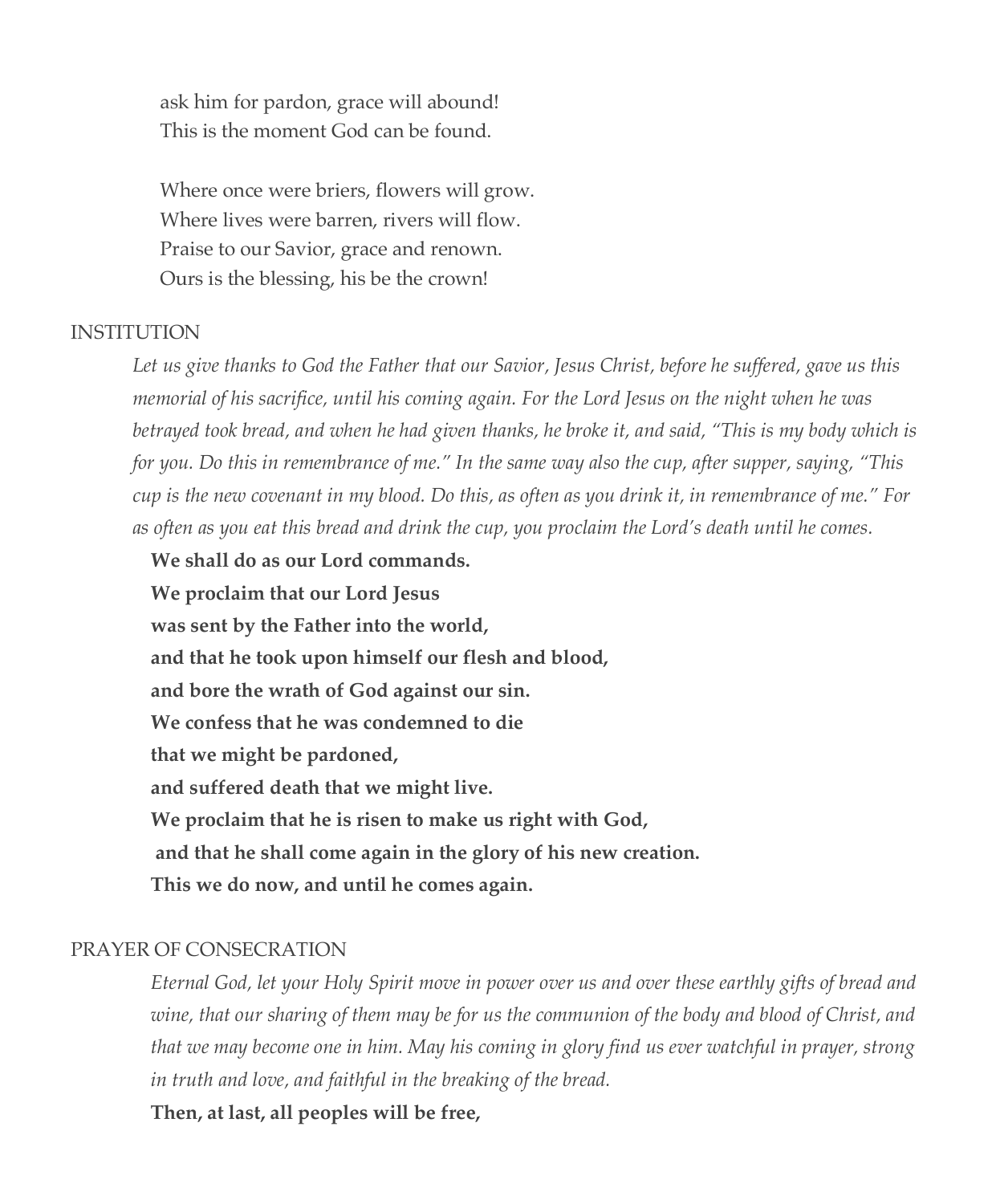**all divisions healed, and with your whole creation we will sing your praise, through your Son, Jesus Christ, in whose name we pray, Amen.** 

### PREPARATION OF THE ELEMENTS

*The bread which we break is a sharing in the body of Christ.*

**We who are many are one body, for we all share in the same loaf.** 

*The cup for which we give thanks is a sharing in the blood of Christ.*

**The cup which we drink is our participation in the blood of Christ.**

### THE INVITATION

*He was always the guest. In the homes of Peter and Jairus, Martha and Mary, he was always the guest. At the meal tables of the wealthy, where he pled the cause of the poor, he was always the guest. Upsetting polite company, befriending isolated people, welcoming the stranger, he was always the guest. But here, at this table, he is the host.*

*Those who wish to serve him must first be served by him. Those who want to follow him must first be fed by him. Those who would wash his feet must first let him make them clean.*

*For this is the table where God intends us to be nourished; this is the time when Christ can make us new.* 

*So come, you who hunger and thirst for a deeper faith, for a better life, for a fairer world. Jesus Christ, who has sat at our tables, now invites us to be guests at his.* 

### THE COMMUNION

## **Sending: God Goes with Us**

### PRAYER OF THANKSGIVING

*Heavenly Father, we give you everlasting praise and thanks that you have given us, poor sinners, so great a benefit—that you have drawn us into the communion of your Son, Jesus Christ, our*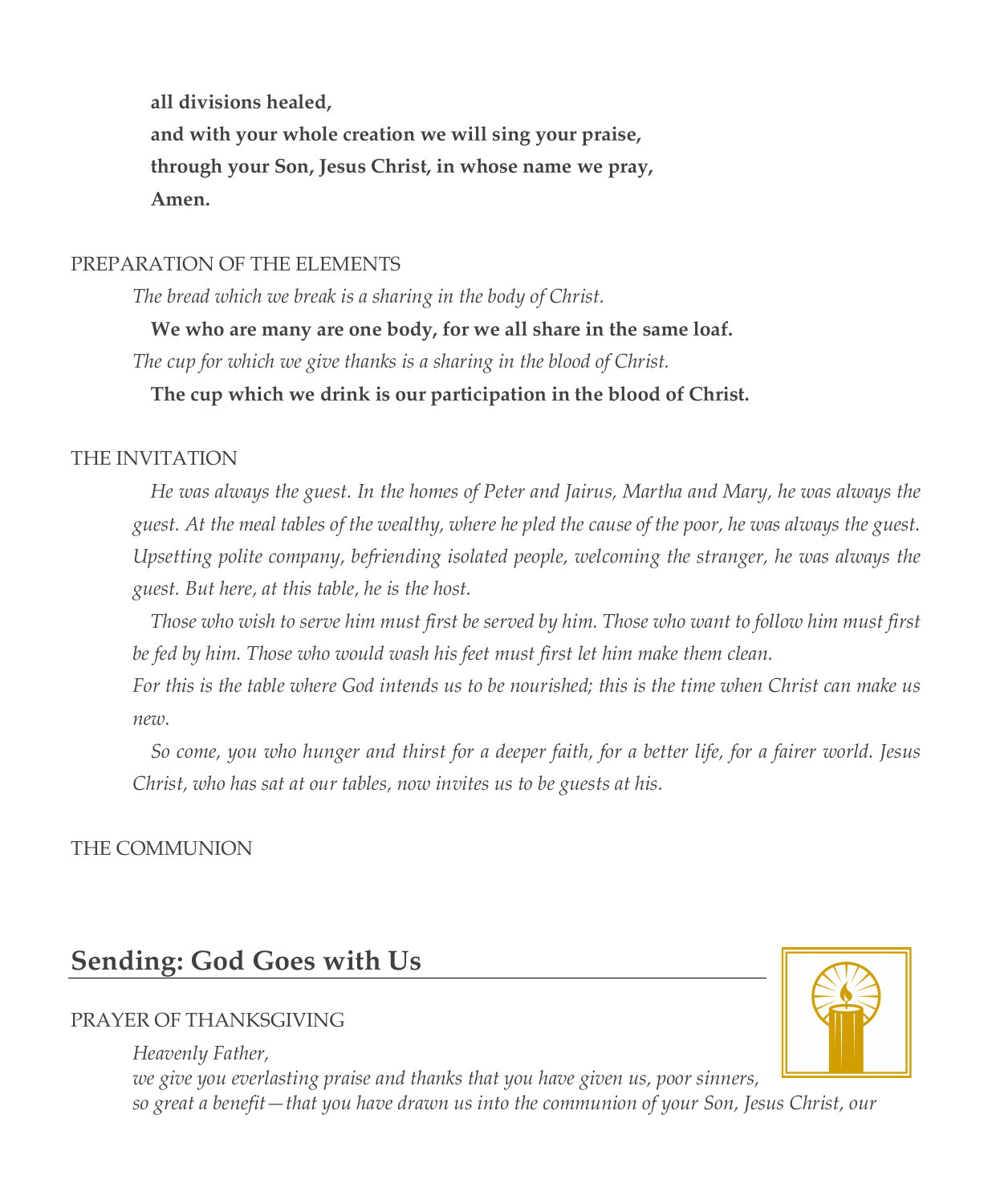*Savior, whom you give to us as food and nourishment for eternal life. Grant us now this benefit also: that you will never allow us to forget these truths, but rather imprint them on our hearts, that we may grow and thrive vigorously in faith—a faith committed to all good works. In so doing may we order and direct our whole human life to the exaltation of your glory and the upbuilding of our neighbor, through the same Jesus Christ, your Son, who in the unity of the Holy Spirit lives and reigns with your eternally.* 

**Amen***.*

### BLESSING

HYMN (#936) *Sent Forth by God's Blessing*

Sent forth by God's blessing, our true faith confessing, the people of God from this dwelling take leave. The supper is ended. Oh, now be extended the fruits of this service in all who believe. The seed of Christ's teaching, receptive souls reaching, shall blossom in action for God and for all. Your grace shall incite us, your love shall unite us to work for your kingdom and answer your call.

With praise and thanksgiving to God ever-living, the tasks of our everyday life we will face our faith ever sharing, in love ever caring, embracing God's children, the whole human race. With your feast you feed us, with your light now lead us; unite us as one in this life that we share. Then may all the living with praise and thanksgiving give honor to Christ and his name that we bear.

### POSTLUDE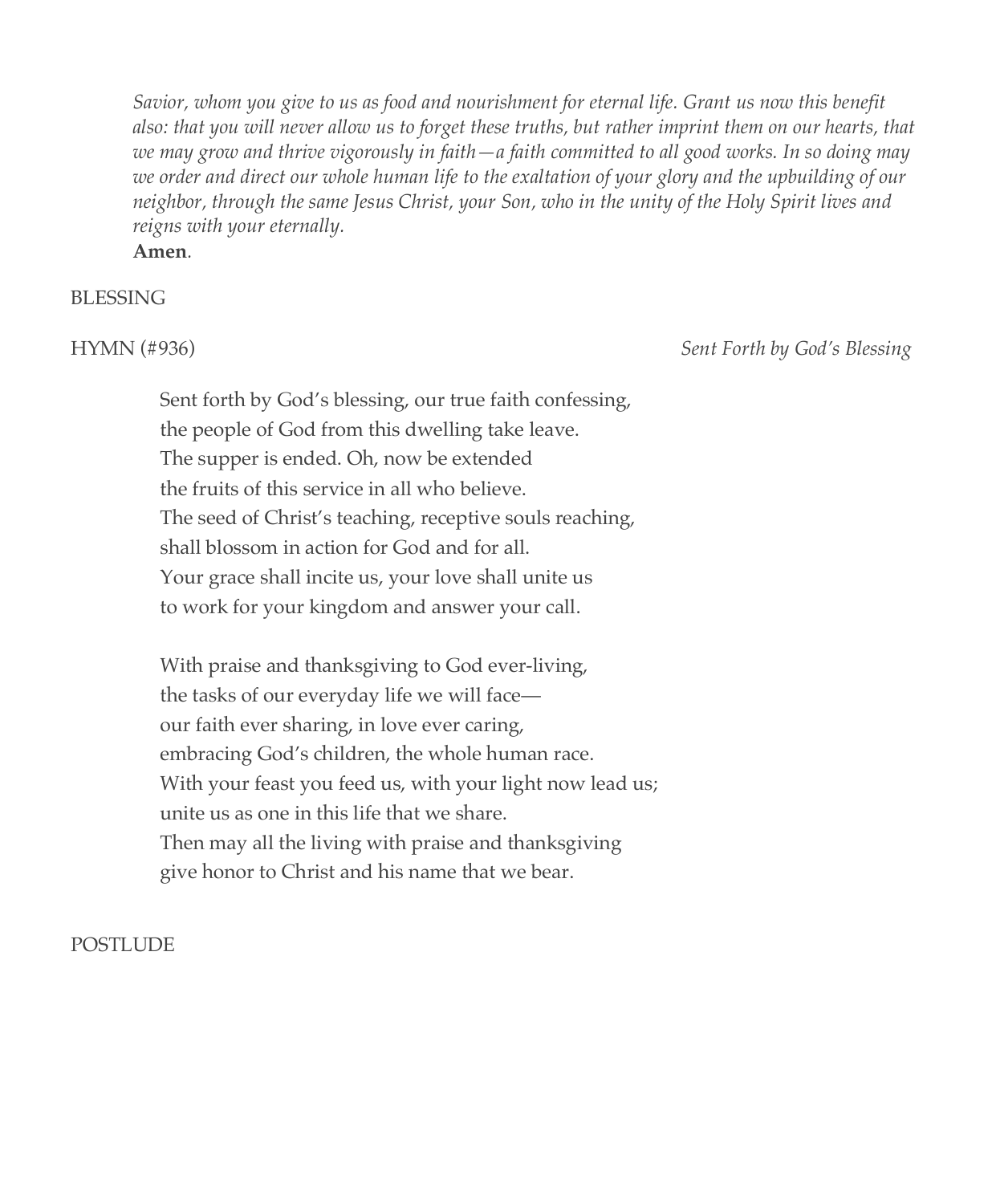# **Participants, Music, Art & Liturgy**

| Cover    | Paramentics, Way to the Father                                                                    |
|----------|---------------------------------------------------------------------------------------------------|
| Prelude  | Valerie Sterk, organ: Toccata and Fugue in F Major, by Dietrich                                   |
|          | Buxtehude                                                                                         |
| Liturgy  | Parts of our liturgies are selected or adapted from The Worship Sourcebook, Second                |
|          | Edition                                                                                           |
| Pastor   | Rev. Rich Loerop                                                                                  |
| Hymns    | The Hull and Sterk families                                                                       |
| Postlude | Valerie Sterk, organ: Toccata on "O Love, How Deep, How Broad, How High," by<br>Michael Burkhardt |

# **Offering**

As you worship this weekend, we invite you to respond with your gifts. If you'd like to send a check, please make it payable to the PACRC and designate the cause (General Fund or special offering) in the notation line. Mail your checks (no cash) to the

church and we will keep them safe until we are able to count them.

You are invited to give through our online portal on the PACRC website: http://www.pacrc.org/donate. Using the drop-down menu, you may specify which cause you would like to support. If you do not designate a cause, your donation will be applied to the General Fund. Please feel free to contact the deacons if you have any questions.

**PACRC General Fund** – The General Fund pays for the operating expenses of the church, including staff salaries, local education and outreach programs, and property maintenance, as well as ministry shares supporting the work of the Christian Reformed denomination in California and around the world.

**GEMS (Girls Everywhere Meeting the Savior)–** GEMS is a relationship-building club program created especially for girls! GEMS Clubs are offered in local churches and other Christian organizations throughout the U.S. and Canada.

Their mission is:

To bring girls into a living relationship with Jesus Christ

To teach girls to act justly, to love mercy, and to walk humbly with our God To foster caring, supportive relationships between counselors and parents

The ministry is non-denominational with club participation in several different denominations and non-denominational churches and other Christian organizations throughout the United States and Canada. GEMS has been recognized as the official youth serving agency for the Christian Reformed Church. Curriculum is developed from a reformed perspective.



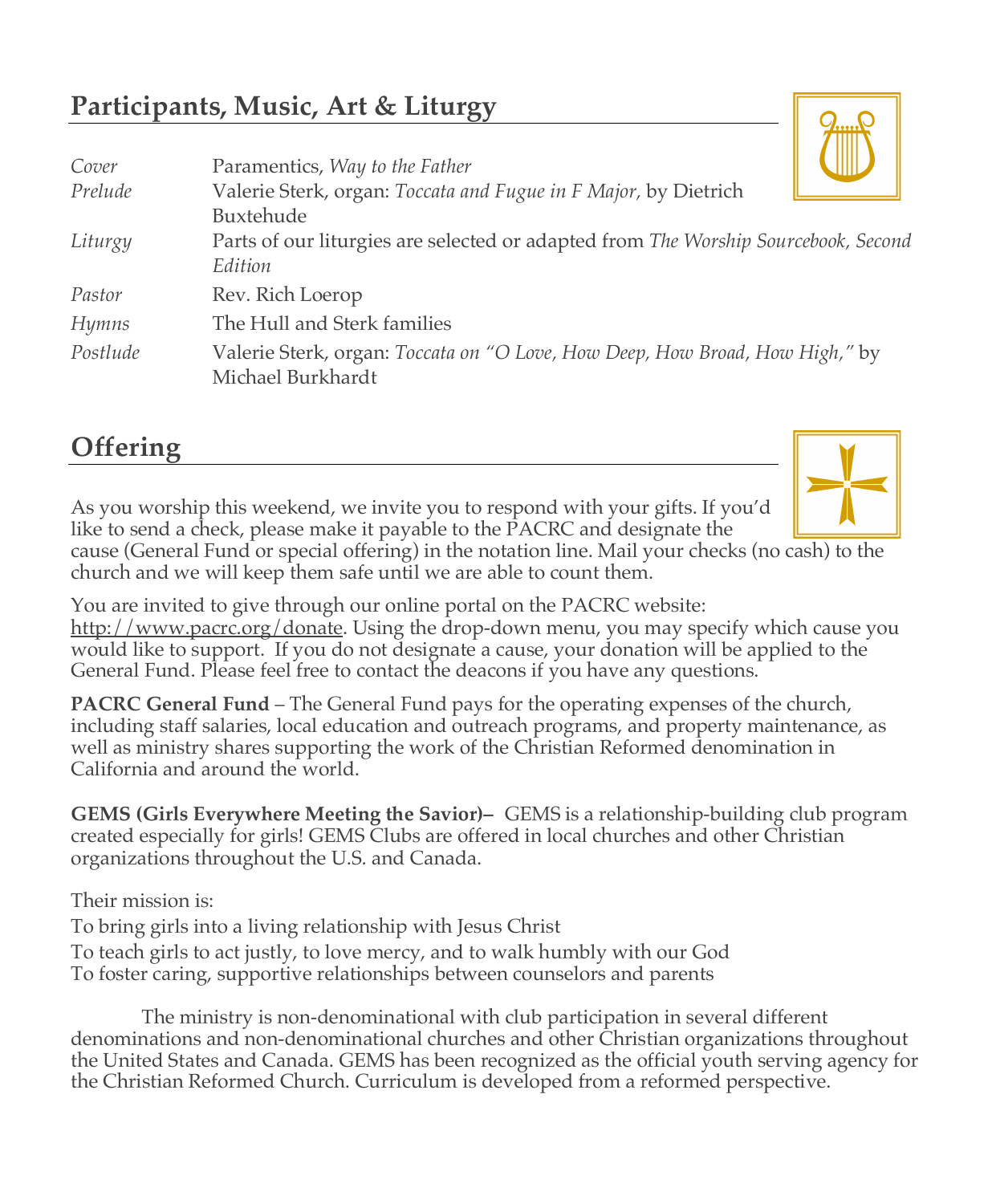### **Offerings for upcoming weeks:**

- 5/9 World Renew: Indian COVID Crisis
- 5/16 New Creation Home Ministries
- 5/23 PACRC Benevolent Fund
- 5/30 CRCNA Resonate Global Mission

## **Announcements**

This Saturday at 10am please join us for a **wildflower walk** at Bedwell Bayfront Park! In the parking lot there is a structure for restrooms that can serve as an



approximate meeting point, and the walking is planned to begin by 10:10. The walk will be about 2 miles on mostly flat terrain. As it may be windy and sunny, bring appropriate clothing/sun protection. Dogs are allowed on leash. If you have any questions, please contact Luke Seerveld (lseerveld@gmail.com) or Sharon Traeger (svhtraeger@gmail.com).

**Offering update: Next week's World Renew offering** has been updated to go directly toward their assistance in India's COVID crisis. The Deacons encourage and appreciate the congregation's attention and response to this crisis. Information from World Renew is included below:

India is currently experiencing a dramatic surge in COVID-19 cases that are threatening its healthcare system, claiming lives at an alarming rate, and leaving already vulnerable families in crisis. Right now, the hospitals have no more beds for the sick; the oxygen and drug supplies needed to treat COVID patients are in short supply, and every five minutes a COVID patient dies. Twenty percent of India's 1.3 billion population lives in extreme hunger, and they are struggling to feed their families and to protect their health.

Offerings will help World Renew to provide vulnerable families, in 15 communities where they work, with cash to use for urgent needs such as food or medicine. Hygiene kits that include essentials like masks and soap to protect their health will also be distributed. Your gift also helps to support the medical needs of a rural community of 5,000 people.

### **A note from Jessica Brandse Flores** regarding donations from our preschool:

Please pass along our gratitude for the donation of puzzles and games to everyone who was involved with the preschool. They came at a perfect time as we put together packets to send home for our students on distance learning and also supplemented our classroom supplies. The teachers were so happy to see everything, as were the students! Just wanted to let you know it all went to very good use and was very much appreciated!

Thank you, Jessica & the students and staff at Walton Special Center